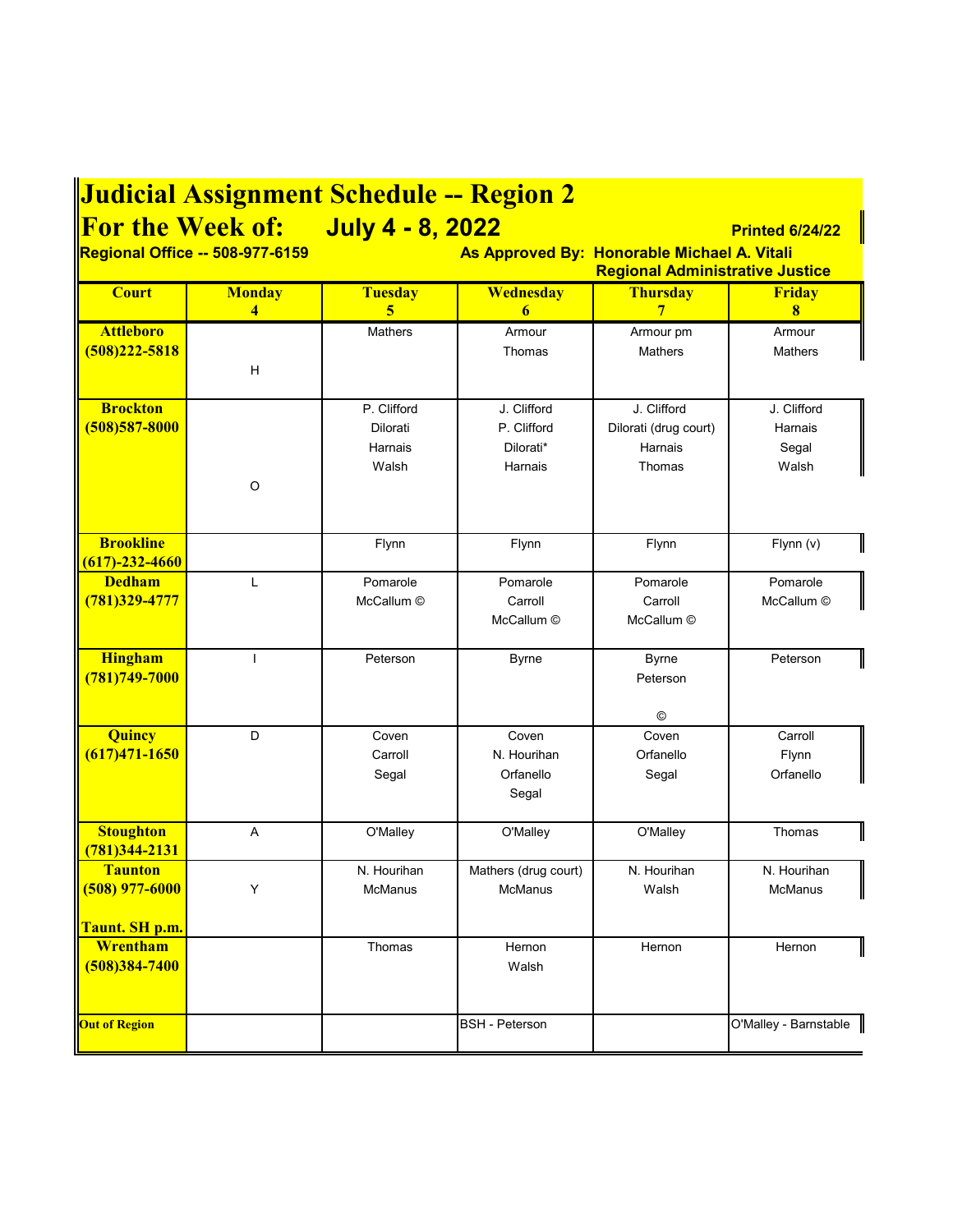| <b>For the Week of:</b><br><b>July 11 - 15, 2022</b><br><b>Printed 6/24/22</b><br>As Approved By: Honorable Michael A. Vitali<br><b>Regional Administrative Justice</b><br>Wednesday<br><b>Monday</b><br><b>Tuesday</b><br><b>Thursday</b><br><b>Court</b><br><b>Friday</b><br>11<br>12<br>13<br>14<br>15<br><b>Attleboro</b><br>D. Hourihan<br>Peterson<br>Harnais<br>Harnais<br>Peterson<br>$(508)222 - 5818$<br>Thomas<br>Thomas<br>Thomas<br>Thomas<br><b>Brockton</b><br>Vitali<br>Vitali<br>Vitali<br>Vitali*(drug court)<br>Vitali<br>$(508)$ 587-8000<br>J. Clifford<br>J. Clifford<br>J. Clifford<br>J. Clifford<br>J. Clifford<br>P. Clifford*<br>P. Clifford*<br>P. Clifford<br>P. Clifford<br>PClifford*(veterans crt)<br>Fentress<br>Fentress<br>Peterson<br>Fentress<br>Fentress<br>Walsh<br>Segal<br>Walsh<br>Segal<br>Segal<br><b>Brookline</b><br>Shopteese<br>Shopteese<br>Shopteese<br>Shopteese<br>Flynn (v)<br>$(617) - 232 - 4660$<br>Flynn*<br><b>Dedham</b><br>Pomarole<br>Pomarole<br>Pomarole<br>Pomarole am<br>Pomarole am<br>(781)329-4777<br>McCallum<br>Byrne*(veterans court)<br>Carroll<br>Carroll<br>Carroll<br><b>McCallum</b><br>Carroll*<br><b>McCallum</b><br><b>McCallum</b><br><b>McCallum</b><br><b>Hingham</b><br>Bradley (drug crt)<br><b>Bradley</b><br><b>Bradley</b><br><b>Bradley</b><br><b>Bradley</b><br>(781)749-7000<br>Peterson<br>Harnais<br>Harnais<br><b>Byrne</b><br><b>Byrne</b><br>Peterson<br>$^{\circ}$<br>◎<br><b>Quincy</b><br>Coven<br>Coven<br>Coven<br>Coven<br>Flynn<br>$(617)471 - 1650$<br>N. Hourihan<br>Heffernan*(drug court)<br>N. Hourihan<br>N. Hourihan<br>N. Hourihan<br>Orfanello<br>Orfanello<br>Orfanello<br>N. Hourihan<br>Stapleton<br>Stapleton<br>Stapleton<br>Stapleton<br>Stapleton<br><b>Stoughton</b><br>O'Malley<br>O'Malley<br>O'Malley<br>O'Malley<br>O'Malley<br>781)344-2131<br><b>Taunton</b><br><b>Brennan</b><br><b>Brennan</b><br><b>Brennan</b><br><b>Brennan</b><br><b>Brennan</b><br>D. Hourihan<br>D. Hourihan<br>D. Hourihan<br>D. Hourihan*<br>Harnais<br>Walsh<br>McManus<br><b>McManus</b><br><b>McManus</b><br>Taunt. SH p.m.<br>Wrentham<br>Finigan<br>Finigan<br>Finigan<br>Finigan<br>Finigan<br>$(508)384 - 7400$<br>Walsh<br>Hernon<br>Hernon<br>Hernon<br>Hernon<br><b>BSH</b> - Fentress*<br><b>Out of Region</b> | <b>Judicial Assignment Schedule -- Region 2</b> |  |  |  |  |  |  |
|----------------------------------------------------------------------------------------------------------------------------------------------------------------------------------------------------------------------------------------------------------------------------------------------------------------------------------------------------------------------------------------------------------------------------------------------------------------------------------------------------------------------------------------------------------------------------------------------------------------------------------------------------------------------------------------------------------------------------------------------------------------------------------------------------------------------------------------------------------------------------------------------------------------------------------------------------------------------------------------------------------------------------------------------------------------------------------------------------------------------------------------------------------------------------------------------------------------------------------------------------------------------------------------------------------------------------------------------------------------------------------------------------------------------------------------------------------------------------------------------------------------------------------------------------------------------------------------------------------------------------------------------------------------------------------------------------------------------------------------------------------------------------------------------------------------------------------------------------------------------------------------------------------------------------------------------------------------------------------------------------------------------------------------------------------------------------------------------------------------------------------------------------------------------------------------------------------------------------------------------------------------------------------------------------------------------------------|-------------------------------------------------|--|--|--|--|--|--|
|                                                                                                                                                                                                                                                                                                                                                                                                                                                                                                                                                                                                                                                                                                                                                                                                                                                                                                                                                                                                                                                                                                                                                                                                                                                                                                                                                                                                                                                                                                                                                                                                                                                                                                                                                                                                                                                                                                                                                                                                                                                                                                                                                                                                                                                                                                                                  |                                                 |  |  |  |  |  |  |
|                                                                                                                                                                                                                                                                                                                                                                                                                                                                                                                                                                                                                                                                                                                                                                                                                                                                                                                                                                                                                                                                                                                                                                                                                                                                                                                                                                                                                                                                                                                                                                                                                                                                                                                                                                                                                                                                                                                                                                                                                                                                                                                                                                                                                                                                                                                                  | <b>Regional Office -- 508-977-6159</b>          |  |  |  |  |  |  |
|                                                                                                                                                                                                                                                                                                                                                                                                                                                                                                                                                                                                                                                                                                                                                                                                                                                                                                                                                                                                                                                                                                                                                                                                                                                                                                                                                                                                                                                                                                                                                                                                                                                                                                                                                                                                                                                                                                                                                                                                                                                                                                                                                                                                                                                                                                                                  |                                                 |  |  |  |  |  |  |
|                                                                                                                                                                                                                                                                                                                                                                                                                                                                                                                                                                                                                                                                                                                                                                                                                                                                                                                                                                                                                                                                                                                                                                                                                                                                                                                                                                                                                                                                                                                                                                                                                                                                                                                                                                                                                                                                                                                                                                                                                                                                                                                                                                                                                                                                                                                                  |                                                 |  |  |  |  |  |  |
|                                                                                                                                                                                                                                                                                                                                                                                                                                                                                                                                                                                                                                                                                                                                                                                                                                                                                                                                                                                                                                                                                                                                                                                                                                                                                                                                                                                                                                                                                                                                                                                                                                                                                                                                                                                                                                                                                                                                                                                                                                                                                                                                                                                                                                                                                                                                  |                                                 |  |  |  |  |  |  |
|                                                                                                                                                                                                                                                                                                                                                                                                                                                                                                                                                                                                                                                                                                                                                                                                                                                                                                                                                                                                                                                                                                                                                                                                                                                                                                                                                                                                                                                                                                                                                                                                                                                                                                                                                                                                                                                                                                                                                                                                                                                                                                                                                                                                                                                                                                                                  |                                                 |  |  |  |  |  |  |
|                                                                                                                                                                                                                                                                                                                                                                                                                                                                                                                                                                                                                                                                                                                                                                                                                                                                                                                                                                                                                                                                                                                                                                                                                                                                                                                                                                                                                                                                                                                                                                                                                                                                                                                                                                                                                                                                                                                                                                                                                                                                                                                                                                                                                                                                                                                                  |                                                 |  |  |  |  |  |  |
|                                                                                                                                                                                                                                                                                                                                                                                                                                                                                                                                                                                                                                                                                                                                                                                                                                                                                                                                                                                                                                                                                                                                                                                                                                                                                                                                                                                                                                                                                                                                                                                                                                                                                                                                                                                                                                                                                                                                                                                                                                                                                                                                                                                                                                                                                                                                  |                                                 |  |  |  |  |  |  |
|                                                                                                                                                                                                                                                                                                                                                                                                                                                                                                                                                                                                                                                                                                                                                                                                                                                                                                                                                                                                                                                                                                                                                                                                                                                                                                                                                                                                                                                                                                                                                                                                                                                                                                                                                                                                                                                                                                                                                                                                                                                                                                                                                                                                                                                                                                                                  |                                                 |  |  |  |  |  |  |
|                                                                                                                                                                                                                                                                                                                                                                                                                                                                                                                                                                                                                                                                                                                                                                                                                                                                                                                                                                                                                                                                                                                                                                                                                                                                                                                                                                                                                                                                                                                                                                                                                                                                                                                                                                                                                                                                                                                                                                                                                                                                                                                                                                                                                                                                                                                                  |                                                 |  |  |  |  |  |  |
|                                                                                                                                                                                                                                                                                                                                                                                                                                                                                                                                                                                                                                                                                                                                                                                                                                                                                                                                                                                                                                                                                                                                                                                                                                                                                                                                                                                                                                                                                                                                                                                                                                                                                                                                                                                                                                                                                                                                                                                                                                                                                                                                                                                                                                                                                                                                  |                                                 |  |  |  |  |  |  |
|                                                                                                                                                                                                                                                                                                                                                                                                                                                                                                                                                                                                                                                                                                                                                                                                                                                                                                                                                                                                                                                                                                                                                                                                                                                                                                                                                                                                                                                                                                                                                                                                                                                                                                                                                                                                                                                                                                                                                                                                                                                                                                                                                                                                                                                                                                                                  |                                                 |  |  |  |  |  |  |
|                                                                                                                                                                                                                                                                                                                                                                                                                                                                                                                                                                                                                                                                                                                                                                                                                                                                                                                                                                                                                                                                                                                                                                                                                                                                                                                                                                                                                                                                                                                                                                                                                                                                                                                                                                                                                                                                                                                                                                                                                                                                                                                                                                                                                                                                                                                                  |                                                 |  |  |  |  |  |  |
|                                                                                                                                                                                                                                                                                                                                                                                                                                                                                                                                                                                                                                                                                                                                                                                                                                                                                                                                                                                                                                                                                                                                                                                                                                                                                                                                                                                                                                                                                                                                                                                                                                                                                                                                                                                                                                                                                                                                                                                                                                                                                                                                                                                                                                                                                                                                  |                                                 |  |  |  |  |  |  |
|                                                                                                                                                                                                                                                                                                                                                                                                                                                                                                                                                                                                                                                                                                                                                                                                                                                                                                                                                                                                                                                                                                                                                                                                                                                                                                                                                                                                                                                                                                                                                                                                                                                                                                                                                                                                                                                                                                                                                                                                                                                                                                                                                                                                                                                                                                                                  |                                                 |  |  |  |  |  |  |
|                                                                                                                                                                                                                                                                                                                                                                                                                                                                                                                                                                                                                                                                                                                                                                                                                                                                                                                                                                                                                                                                                                                                                                                                                                                                                                                                                                                                                                                                                                                                                                                                                                                                                                                                                                                                                                                                                                                                                                                                                                                                                                                                                                                                                                                                                                                                  |                                                 |  |  |  |  |  |  |
|                                                                                                                                                                                                                                                                                                                                                                                                                                                                                                                                                                                                                                                                                                                                                                                                                                                                                                                                                                                                                                                                                                                                                                                                                                                                                                                                                                                                                                                                                                                                                                                                                                                                                                                                                                                                                                                                                                                                                                                                                                                                                                                                                                                                                                                                                                                                  |                                                 |  |  |  |  |  |  |
|                                                                                                                                                                                                                                                                                                                                                                                                                                                                                                                                                                                                                                                                                                                                                                                                                                                                                                                                                                                                                                                                                                                                                                                                                                                                                                                                                                                                                                                                                                                                                                                                                                                                                                                                                                                                                                                                                                                                                                                                                                                                                                                                                                                                                                                                                                                                  |                                                 |  |  |  |  |  |  |
|                                                                                                                                                                                                                                                                                                                                                                                                                                                                                                                                                                                                                                                                                                                                                                                                                                                                                                                                                                                                                                                                                                                                                                                                                                                                                                                                                                                                                                                                                                                                                                                                                                                                                                                                                                                                                                                                                                                                                                                                                                                                                                                                                                                                                                                                                                                                  |                                                 |  |  |  |  |  |  |
|                                                                                                                                                                                                                                                                                                                                                                                                                                                                                                                                                                                                                                                                                                                                                                                                                                                                                                                                                                                                                                                                                                                                                                                                                                                                                                                                                                                                                                                                                                                                                                                                                                                                                                                                                                                                                                                                                                                                                                                                                                                                                                                                                                                                                                                                                                                                  |                                                 |  |  |  |  |  |  |
|                                                                                                                                                                                                                                                                                                                                                                                                                                                                                                                                                                                                                                                                                                                                                                                                                                                                                                                                                                                                                                                                                                                                                                                                                                                                                                                                                                                                                                                                                                                                                                                                                                                                                                                                                                                                                                                                                                                                                                                                                                                                                                                                                                                                                                                                                                                                  |                                                 |  |  |  |  |  |  |
|                                                                                                                                                                                                                                                                                                                                                                                                                                                                                                                                                                                                                                                                                                                                                                                                                                                                                                                                                                                                                                                                                                                                                                                                                                                                                                                                                                                                                                                                                                                                                                                                                                                                                                                                                                                                                                                                                                                                                                                                                                                                                                                                                                                                                                                                                                                                  |                                                 |  |  |  |  |  |  |
|                                                                                                                                                                                                                                                                                                                                                                                                                                                                                                                                                                                                                                                                                                                                                                                                                                                                                                                                                                                                                                                                                                                                                                                                                                                                                                                                                                                                                                                                                                                                                                                                                                                                                                                                                                                                                                                                                                                                                                                                                                                                                                                                                                                                                                                                                                                                  |                                                 |  |  |  |  |  |  |
|                                                                                                                                                                                                                                                                                                                                                                                                                                                                                                                                                                                                                                                                                                                                                                                                                                                                                                                                                                                                                                                                                                                                                                                                                                                                                                                                                                                                                                                                                                                                                                                                                                                                                                                                                                                                                                                                                                                                                                                                                                                                                                                                                                                                                                                                                                                                  |                                                 |  |  |  |  |  |  |
|                                                                                                                                                                                                                                                                                                                                                                                                                                                                                                                                                                                                                                                                                                                                                                                                                                                                                                                                                                                                                                                                                                                                                                                                                                                                                                                                                                                                                                                                                                                                                                                                                                                                                                                                                                                                                                                                                                                                                                                                                                                                                                                                                                                                                                                                                                                                  |                                                 |  |  |  |  |  |  |
|                                                                                                                                                                                                                                                                                                                                                                                                                                                                                                                                                                                                                                                                                                                                                                                                                                                                                                                                                                                                                                                                                                                                                                                                                                                                                                                                                                                                                                                                                                                                                                                                                                                                                                                                                                                                                                                                                                                                                                                                                                                                                                                                                                                                                                                                                                                                  |                                                 |  |  |  |  |  |  |
|                                                                                                                                                                                                                                                                                                                                                                                                                                                                                                                                                                                                                                                                                                                                                                                                                                                                                                                                                                                                                                                                                                                                                                                                                                                                                                                                                                                                                                                                                                                                                                                                                                                                                                                                                                                                                                                                                                                                                                                                                                                                                                                                                                                                                                                                                                                                  |                                                 |  |  |  |  |  |  |
|                                                                                                                                                                                                                                                                                                                                                                                                                                                                                                                                                                                                                                                                                                                                                                                                                                                                                                                                                                                                                                                                                                                                                                                                                                                                                                                                                                                                                                                                                                                                                                                                                                                                                                                                                                                                                                                                                                                                                                                                                                                                                                                                                                                                                                                                                                                                  |                                                 |  |  |  |  |  |  |
|                                                                                                                                                                                                                                                                                                                                                                                                                                                                                                                                                                                                                                                                                                                                                                                                                                                                                                                                                                                                                                                                                                                                                                                                                                                                                                                                                                                                                                                                                                                                                                                                                                                                                                                                                                                                                                                                                                                                                                                                                                                                                                                                                                                                                                                                                                                                  |                                                 |  |  |  |  |  |  |
|                                                                                                                                                                                                                                                                                                                                                                                                                                                                                                                                                                                                                                                                                                                                                                                                                                                                                                                                                                                                                                                                                                                                                                                                                                                                                                                                                                                                                                                                                                                                                                                                                                                                                                                                                                                                                                                                                                                                                                                                                                                                                                                                                                                                                                                                                                                                  |                                                 |  |  |  |  |  |  |
|                                                                                                                                                                                                                                                                                                                                                                                                                                                                                                                                                                                                                                                                                                                                                                                                                                                                                                                                                                                                                                                                                                                                                                                                                                                                                                                                                                                                                                                                                                                                                                                                                                                                                                                                                                                                                                                                                                                                                                                                                                                                                                                                                                                                                                                                                                                                  |                                                 |  |  |  |  |  |  |
|                                                                                                                                                                                                                                                                                                                                                                                                                                                                                                                                                                                                                                                                                                                                                                                                                                                                                                                                                                                                                                                                                                                                                                                                                                                                                                                                                                                                                                                                                                                                                                                                                                                                                                                                                                                                                                                                                                                                                                                                                                                                                                                                                                                                                                                                                                                                  | $\left  \frac{(508) 977 - 6000}{\right }$       |  |  |  |  |  |  |
|                                                                                                                                                                                                                                                                                                                                                                                                                                                                                                                                                                                                                                                                                                                                                                                                                                                                                                                                                                                                                                                                                                                                                                                                                                                                                                                                                                                                                                                                                                                                                                                                                                                                                                                                                                                                                                                                                                                                                                                                                                                                                                                                                                                                                                                                                                                                  |                                                 |  |  |  |  |  |  |
|                                                                                                                                                                                                                                                                                                                                                                                                                                                                                                                                                                                                                                                                                                                                                                                                                                                                                                                                                                                                                                                                                                                                                                                                                                                                                                                                                                                                                                                                                                                                                                                                                                                                                                                                                                                                                                                                                                                                                                                                                                                                                                                                                                                                                                                                                                                                  |                                                 |  |  |  |  |  |  |
|                                                                                                                                                                                                                                                                                                                                                                                                                                                                                                                                                                                                                                                                                                                                                                                                                                                                                                                                                                                                                                                                                                                                                                                                                                                                                                                                                                                                                                                                                                                                                                                                                                                                                                                                                                                                                                                                                                                                                                                                                                                                                                                                                                                                                                                                                                                                  |                                                 |  |  |  |  |  |  |
|                                                                                                                                                                                                                                                                                                                                                                                                                                                                                                                                                                                                                                                                                                                                                                                                                                                                                                                                                                                                                                                                                                                                                                                                                                                                                                                                                                                                                                                                                                                                                                                                                                                                                                                                                                                                                                                                                                                                                                                                                                                                                                                                                                                                                                                                                                                                  |                                                 |  |  |  |  |  |  |
|                                                                                                                                                                                                                                                                                                                                                                                                                                                                                                                                                                                                                                                                                                                                                                                                                                                                                                                                                                                                                                                                                                                                                                                                                                                                                                                                                                                                                                                                                                                                                                                                                                                                                                                                                                                                                                                                                                                                                                                                                                                                                                                                                                                                                                                                                                                                  |                                                 |  |  |  |  |  |  |
|                                                                                                                                                                                                                                                                                                                                                                                                                                                                                                                                                                                                                                                                                                                                                                                                                                                                                                                                                                                                                                                                                                                                                                                                                                                                                                                                                                                                                                                                                                                                                                                                                                                                                                                                                                                                                                                                                                                                                                                                                                                                                                                                                                                                                                                                                                                                  |                                                 |  |  |  |  |  |  |
|                                                                                                                                                                                                                                                                                                                                                                                                                                                                                                                                                                                                                                                                                                                                                                                                                                                                                                                                                                                                                                                                                                                                                                                                                                                                                                                                                                                                                                                                                                                                                                                                                                                                                                                                                                                                                                                                                                                                                                                                                                                                                                                                                                                                                                                                                                                                  |                                                 |  |  |  |  |  |  |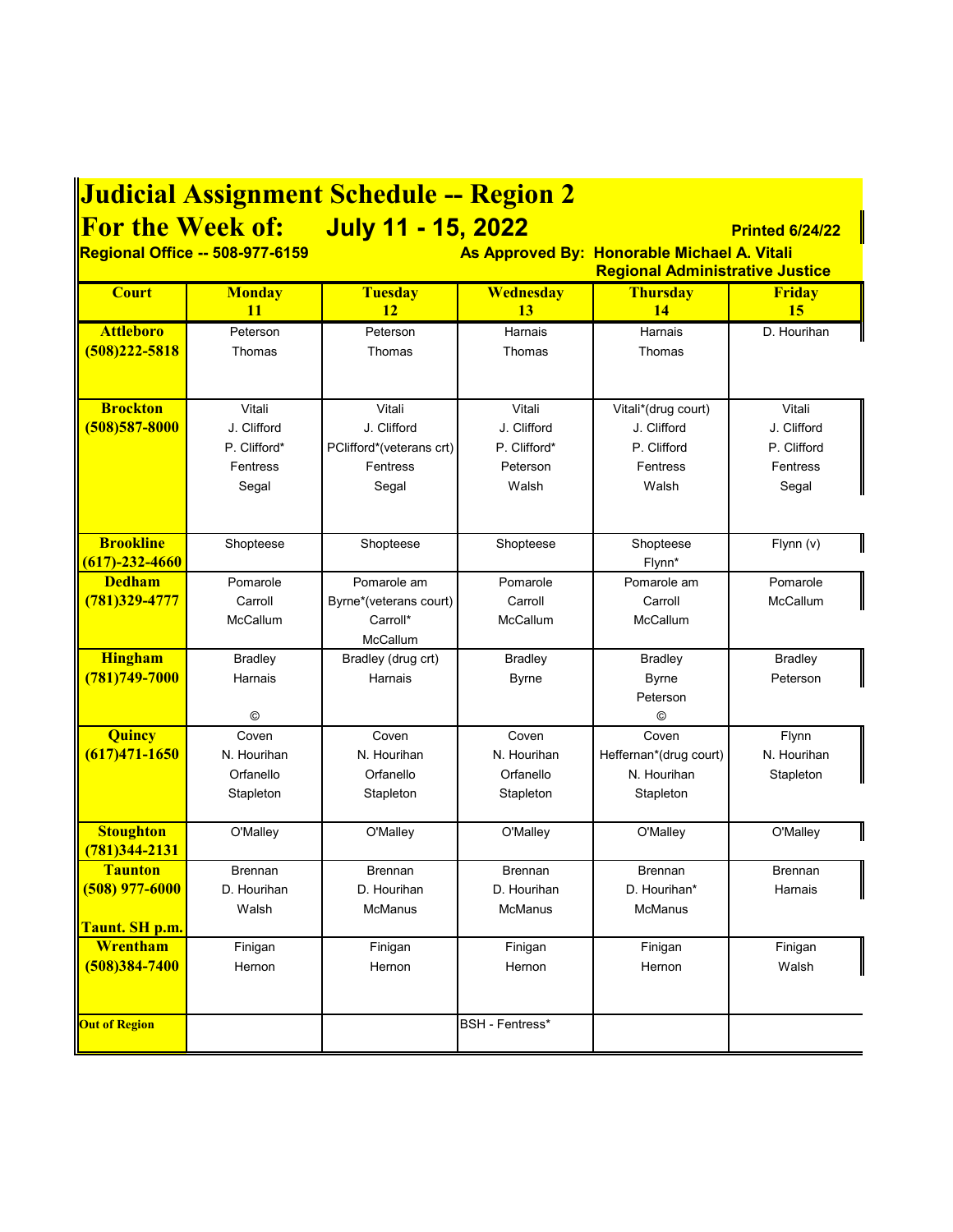## **Judicial Assignment Schedule -- Region 2**

**For the Week of: July 18 - 22, 2022 Printed 6/24/22**

**Regional Office -- 508-977-6159 As Approved By: Honorable Michael A. Vitali Regional Administrative Justice**

| <b>Court</b>                | <b>Monday</b>  | <b>Tuesday</b>           | <b>Wednesday</b>       | <b>Thursday</b>        | Friday         |
|-----------------------------|----------------|--------------------------|------------------------|------------------------|----------------|
|                             | 18             | 19                       | <b>20</b>              | 21                     | 22             |
| <b>Attleboro</b>            | <b>Mathers</b> | <b>Mathers</b>           | Mathers am             | Armour                 | Armour         |
| $(508)222 - 5818$           | Walsh          | Thomas                   | Thomas                 | <b>Mathers</b>         | <b>Mathers</b> |
|                             |                |                          |                        |                        |                |
| <b>Brockton</b>             | Vitali         | Vitali                   | Vitali                 | Vitali*(drug court)    | J. Clifford    |
| $(508)587 - 8000$           | J. Clifford    | J. Clifford              | J. Clifford            | J. Clifford            | P. Clifford    |
|                             | P. Clifford    | PClifford*(veterans crt) | P. Clifford            | P. Clifford            | Dilorati       |
|                             | Fentress       | Dilorati                 | Dilorati               | Dilorati               | Fentress       |
|                             | Segal          | Fentress                 | Fentress               | Fentress*              | Hernon         |
|                             |                | Hernon                   | Hernon                 | Hernon                 |                |
|                             |                |                          |                        |                        |                |
| <b>Brookline</b>            | Shopteese      | Shopteese                | Shopteese              | Shopteese              | Flynn (v)      |
| $(617) - 232 - 4660$        |                |                          |                        |                        |                |
| <b>Dedham</b>               | Pomarole       | Pomarole am              | Pomarole               | Pomarole am            | Pomarole       |
| (781)329-4777               | Carroll        | Byrne*(veterans court)   | Carroll*               | Carroll*               | McCallum       |
|                             | McCallum       | Carroll* / Harnais*(zoom | McCallum               | McCallum               |                |
|                             |                | McCallum                 |                        |                        |                |
| <b>Hingham</b>              | <b>Bradley</b> | Peterson                 | <b>Bradley</b>         | Bradley                | Bradley        |
| $(781)749 - 7000$           | Peterson       | Segal                    | <b>Byrne</b>           | <b>Byrne</b>           | Peterson       |
|                             |                |                          |                        | Peterson               |                |
|                             | ©              |                          |                        | ©                      |                |
| <b>Quincy</b>               | Flynn          | Flynn*                   | Harnais                | Flynn                  | Flynn          |
| $(617)471 - 1650$           | Harnais        | Harnais                  | N. Hourihan            | Harnais                | Harnais        |
|                             | N. Hourihan    | N. Hourihan              | Orfanello              | Heffernan*(drug court) | N. Hourihan    |
|                             | Orfanello      | Orfanello                | Peterson               | N. Hourihan            | Segal          |
| <b>Stoughton</b>            | O'Malley       | O'Malley                 | O'Malley               | O'Malley               | O'Malley       |
| (781)344-2131               |                |                          |                        |                        |                |
| <b>Taunton</b>              | Brennan*       | <b>Brennan</b>           | D. Hourihan            | <b>Brennan</b>         | D. Hourihan    |
| $(508)$ 977-6000            | <b>McManus</b> | D. Hourihan              | Mathers (drug court)pm | D. Hourihan            | Thomas         |
|                             |                | <b>McManus</b>           | <b>McManus</b>         | Segal                  | Walsh          |
| <mark>Taunt. SH p.m.</mark> |                |                          |                        |                        |                |
| Wrentham                    | Hernon         | Finigan                  | Finigan                | Dilorati 2pm zoom*     | Finigan        |
| $(508)384 - 7400$           |                | Walsh                    | Walsh                  | Thomas                 | Vitali         |
|                             |                |                          |                        | Walsh                  |                |
| <b>Out of Region</b>        |                |                          | <b>BSH</b> - Brennan   |                        |                |
|                             |                |                          |                        |                        |                |